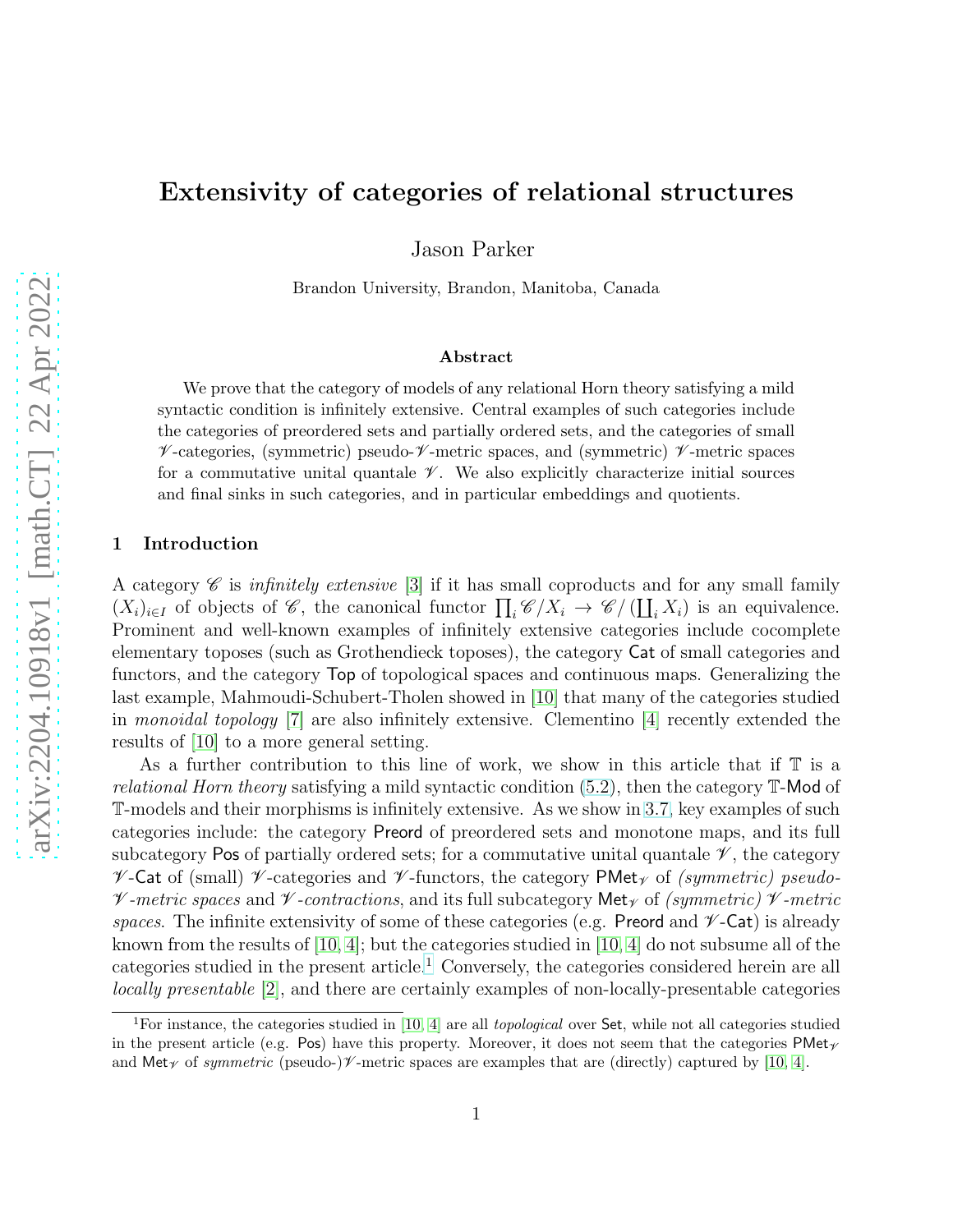studied in [\[10,](#page-13-1) [4\]](#page-13-3) (e.g. Top) whose infinite extensivity is therefore not a consequence of the results of the present article. In summary, the results of the present article neither subsume nor are subsumed by the results of [\[10,](#page-13-1) [4\]](#page-13-3).

We now provide an outline of the article. After recalling some relevant background on concrete and topological categories in §[2,](#page-1-0) we begin §[3](#page-2-0) by defining the notion of a relational signature  $\Pi$ , which is a set of *relation symbols* equipped with an assignment to each relation symbol of a finite positive arity. We then define the concrete category  $\text{Str}(\Pi)$  of  $\Pi$ -structures and Π-morphisms. For a regular cardinal  $\lambda$ , we define the notion of a  $\lambda$ -ary relational Horn theory  $\mathbb T$  over a relational signature  $\Pi$ , and we provide some central examples of such theories. In §[4](#page-5-0) we study some topological properties of the category T-Mod for a relational Horn theory  $\mathbb T$  without equality, and we provide an explicit characterization of initial sources (and hence embeddings) and final sinks (and hence quotients) in T-Mod. We prove the main results of the paper in §[5](#page-7-0) and §[6.](#page-10-0) We begin §[5](#page-7-0) by stating the mild syntactic condition [\(5.2\)](#page-8-0) that we will impose on relational Horn theories to prove the infinite extensivity of their categories of models; this condition is satisfied by all of our examples, and many others. We establish in Theorem [5.5](#page-9-0) that if  $T$  is a relational Horn theory without equality that satisfies the syntactic condition [\(5.2\)](#page-8-0), then T-Mod is infinitely extensive. In §[6](#page-10-0) we then extend this result to arbitrary relational Horn theories (possibly with equality) that satisfy [\(5.2\)](#page-8-0).

#### <span id="page-1-0"></span>2 Notation and background

We first recall some background material on concrete and topological categories, which can be found (e.g.) in  $|1|$ .

<span id="page-1-1"></span>**2.1.** A concrete category (over Set) is simply a category  $\mathscr{C}$  equipped with a faithful functor  $|-|:\mathscr{C}\to \mathsf{Set}$  (which we will usually not mention explicitly). Concrete categories  $(\mathscr{A},|-|_{\mathscr{A}})$ and  $(\mathscr{B}, -|_{\mathscr{B}})$  are concretely isomorphic if there is an isomorphism of categories  $F : \mathscr{A} \to \mathscr{B}$ satisfying  $|-|_{\mathscr{B}} \circ F = |-|_{\mathscr{A}}$ . A source in an arbitrary category  $\mathscr{C}$  is a (possibly large) class of morphisms  $(h_i: X \to X_i)_{i \in I}$  in  $\mathscr C$  with the same domain, while a sink in  $\mathscr C$  is a (possibly large) class of morphisms  $(h_i: X_i \to X)_{i \in I}$  with the same codomain.

A source  $(h_i: X \to X_i)_{i \in I}$  in a concrete category  $\mathscr C$  is *initial* if for any  $\mathscr C$ -object Y and function  $h: |Y| \to |X|$ , the function h lifts to a C-morphism  $h: Y \to X$  iff the composite functions  $h_i \circ h : |Y| \to |X_i|$  lift to C-morphisms  $h_i \circ h : Y \to X_i$  for all  $i \in I$ . In particular, a morphism of  $\mathscr C$  is *initial* if the source consisting of just that morphism is initial. Dually, a sink  $(h_i: X_i \to X)_{i \in I}$  in a concrete category  $\mathscr C$  is final if for any  $\mathscr C$ -object Y and function  $h: |X| \to |Y|$ , the function h lifts to a C-morphism  $h: X \to Y$  iff the composite functions  $h \circ h_i : |X_i| \to |Y|$  lift to C-morphisms  $h \circ h_i : X_i \to Y$  for all  $i \in I$ . In particular, a morphism of  $\mathscr C$  is *final* if the sink consisting of just that morphism is final.

If  $\mathscr C$  is a concrete category, then a *structured source* is a (possibly large) class of functions  $(f_i: S \to |X_i|)_{i \in I}$  with S a set and  $X_i$  a C-object for each  $i \in I$ , while a *structured sink* is defined dually. A concrete category  $\mathscr C$  is topological (over Set) if every structured source  $(f_i: S \to |X_i|)_{i \in I}$  has an initial lift, meaning that there is a *C*-object X with  $|X| = S$  such that each  $f_i: |\overline{X}| = S \to |X_i|$  lifts to a C-morphism  $f_i: X \to X_i$ , and the resulting source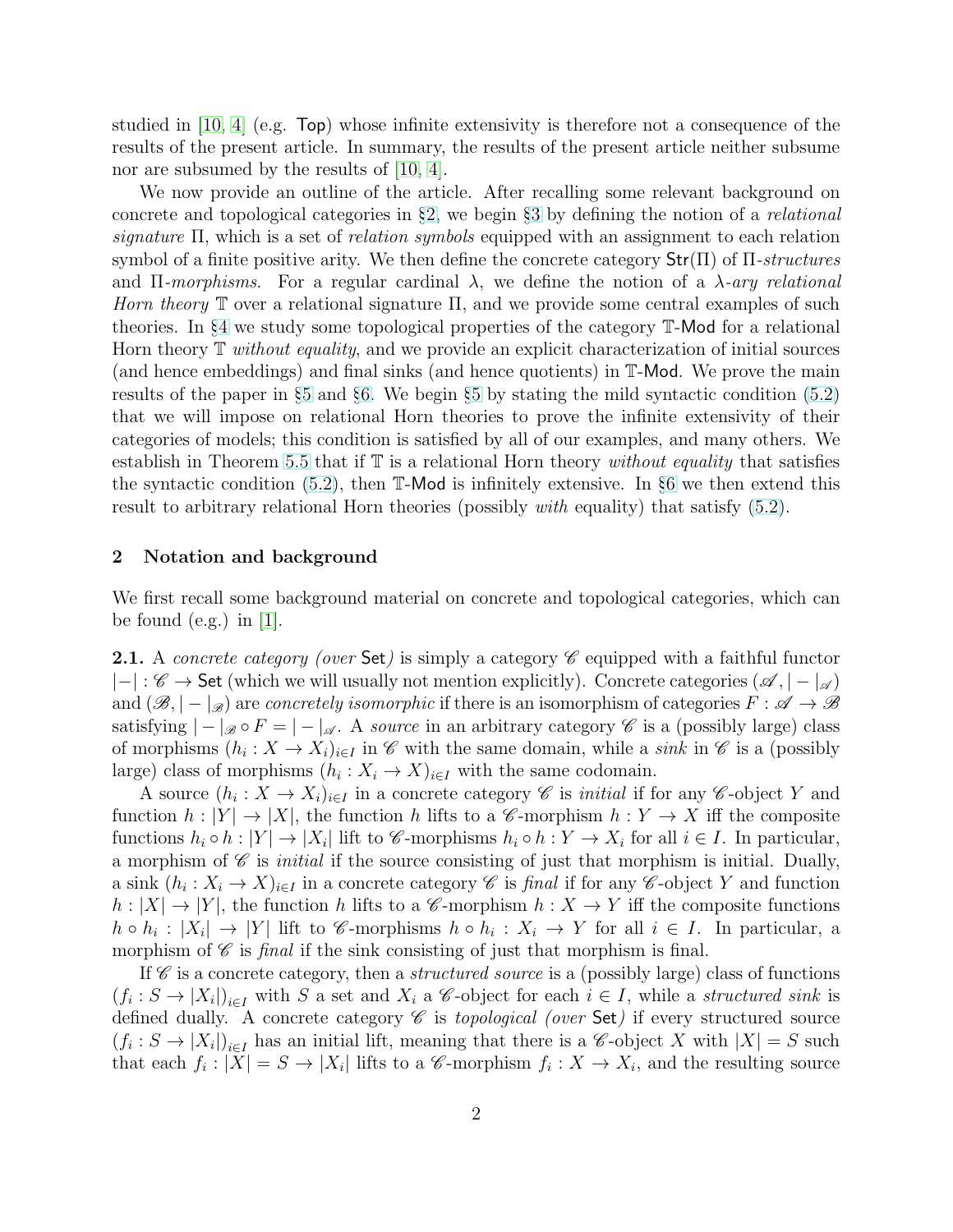$(f_i: X \to X_i)_{i \in I}$  is initial. A topological category over Set also satisfies the dual property that every structured sink has a final lift (see e.g. [\[1,](#page-12-0) 21.9]).  $\Box$ 

<span id="page-2-1"></span>**2.2.** Let  $\mathscr C$  be a topological category over Set. We say that a morphism of  $\mathscr C$  is *injective* (resp. surjective, bijective) if its underlying function is injective (resp. surjective, bijective). Since  $|-|:\mathscr{C}\to \mathsf{Set}$  is faithful and preserves small limits and colimits (see [\[1,](#page-12-0) 21.15]), it follows that the monomorphisms (resp. epimorphisms) of  $\mathscr C$  are precisely the injective (resp. surjective) morphisms.

An embedding of  $\mathscr C$  is an injective morphism that is initial, while a quotient (morphism) of  $\mathscr C$  is a surjective morphism that is final. The embeddings (resp. quotients) are precisely the strong monomorphisms (resp. strong epimorphisms) of  $\mathscr{C}$ , which in turn are precisely the regular monomorphisms (resp. regular epimorphisms) of  $\mathscr{C}$  (see e.g. [\[1,](#page-12-0) 21.13]). It follows that the isomorphisms of  $\mathscr C$  are precisely the bijective embeddings, or equivalently the bijective quotients.  $\Box$ 

#### <span id="page-2-0"></span>3 Relational Horn theories

We begin by defining the notion of a *relational signature* and its structures.

Definition 3.1. A relational signature is a set  $\Pi$  of relation symbols together with an assignment to each relation symbol of a finite arity, i.e. a positive integer  $n \geq 1$ .  $\Box$ 

We will typically write R for a general relation symbol. We fix a relational signature  $\Pi$  for the remainder of §[3.](#page-2-0) The next two definitions are essentially taken from [\[5,](#page-13-5) Definition 3.1].

**Definition 3.2.** A II-edge in a set S is a pair  $(R, (s_1, \ldots, s_n))$  consisting of a relation symbol  $R \in \Pi$  (of arity  $n \geq 1$ ) and an ordered *n*-tuple  $(s_1, \ldots, s_n)$  of elements of S. A II-structure X consists of a set |X| together with a subset  $R^X \subseteq |X|^n$  for each relation symbol  $R \in \Pi$ (of arity  $n \geq 1$ ). We may equivalently describe a  $\Pi$ -structure X as a set |X| equipped with a set  $E(X)$  of  $\Pi$ -edges in |X|: if  $R \in \Pi$  of arity  $n \geq 1$ , then  $(x_1, \ldots, x_n) \in R^X$  iff  $E(X)$ contains the  $\Pi$ -edge  $(R, (x_1, \ldots, x_n))$ . We will pass between these equivalent descriptions of Π-structures without further comment. We will often write  $X \models Rx_1 \dots x_n$  to mean that  $(x_1, \ldots, x_n) \in R^X$ .  $\Box$ 

**Definition 3.3.** Let  $h : S \rightarrow S'$  be a function from a set S to a set S', and let  $e =$  $(R,(s_1,\ldots,s_n))$  be a  $\Pi$ -edge in S. We write  $h\cdot e=h\cdot (R,(s_1,\ldots,s_n))$  for the  $\Pi$ -edge  $(R, (h(s_1), \ldots, h(s_n)))$  in S'. If E is a set of II-edges in S, then we write  $h \cdot E$  for the set of  $\Pi$ -edges { $h \cdot e \mid e \in S$ } in S'. If E' is a set of  $\Pi$ -edges in S', then we write  $h^{-1}[E']$  for the set of  $\Pi$ -edges  $e$  in  $S$  such that  $h \cdot e \in E'$ .

Given II-structures X and Y, a  $(\Pi$ -)morphism  $h: X \to Y$  is a function  $h: |X| \to |Y|$ such that  $h \cdot \mathsf{E}(X) \subseteq \mathsf{E}(Y)$ , or equivalently such that  $\mathsf{E}(X) \subseteq h^{-1}[\mathsf{E}(Y)]$ . We let  $\mathsf{Str}(\Pi)$  be the concrete category of Π-structures and Π-morphisms.  $\Box$ 

We now describe the syntax of relational Horn theories.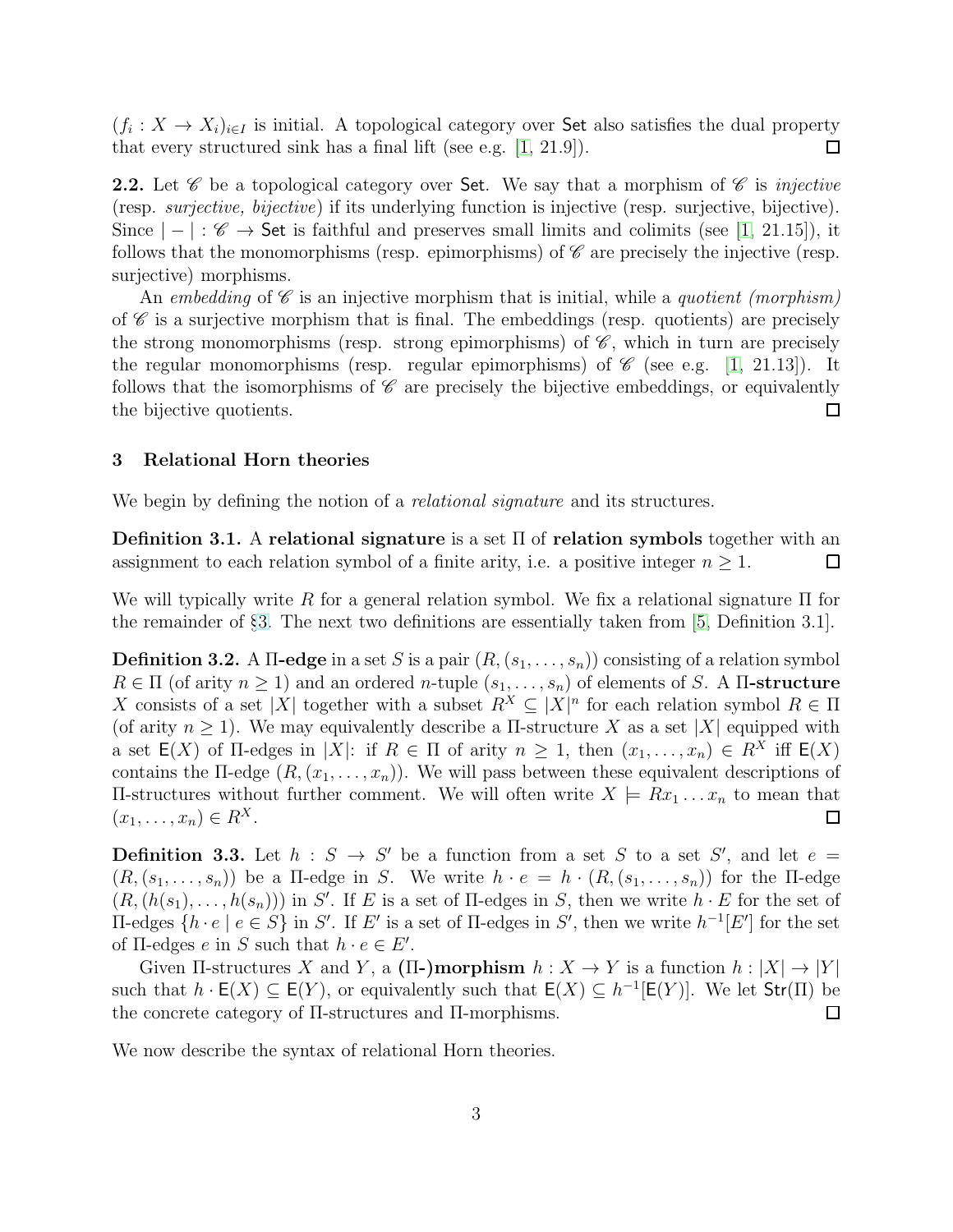**Definition 3.4.** Let  $\lambda$  be a regular cardinal, and let Var be a set of variables of cardinality  $\lambda$ . A  $\lambda$ -ary Horn formula (over  $\Pi$ ) is an expression of the form  $\Phi \Longrightarrow \psi$ , where  $\Phi$  is a set of Π-edges in Var of cardinality < λ and ψ is a (Π ∪ {=})-edge in Var, where = is a fresh binary relation symbol not in  $\Pi$ . If  $\Phi = {\varphi_1, \ldots, \varphi_n}$  is finite, then we write  $\varphi_1, \ldots, \varphi_n \Longrightarrow \psi$ , and if  $\Phi = \emptyset$ , then we write  $\Longrightarrow \psi$ . A  $\lambda$ -ary Horn formula without equality (over II) is a λ-ary Horn formula  $\Phi \Longrightarrow \psi$  (over Π) such that  $\psi$  is a Π-edge in Var, i.e. such that  $\psi$  does not contain the fresh binary relation symbol  $=$ .  $\Box$ 

Definition 3.5. Let  $\lambda$  be a regular cardinal. A  $\lambda$ -ary relational Horn theory T (without equality) is a set of  $\lambda$ -ary Horn formulas (without equality) over  $\Pi$ , which we call the *axioms* of  $\mathbb{T}$ . A relational Horn theory (without equality) is a  $\lambda$ -ary relational Horn theory (without equality) for some regular cardinal  $\lambda$ .  $\Box$ 

**Definition 3.6.** Let  $\lambda$  be a regular cardinal, and let X be a II-structure. We let  $\overline{X}$  be the  $(\Pi \cup \{\equiv\})$ -structure defined by  $|\overline{X}| := |X|$  and  $\mathsf{E}(\overline{X}) := \mathsf{E}(X) \cup \{(\equiv,(x,x)) \mid x \in |X|\}$ . A valuation in X is a function  $\kappa : \mathsf{Var} \to |X|$ . We say that X satisfies a  $\lambda$ -ary Horn formula  $\Phi \Longrightarrow \psi$  over  $\Pi$  if whenever  $\kappa$  is a valuation in X such that  $X \models \kappa \cdot \varphi$  for each  $\varphi \in \Phi$ , then  $X \models \kappa \cdot \psi$ . A II-structure X is a **model** of a  $\lambda$ -ary relational Horn theory T if X satisfies every axiom of  $\mathbb T$ . We let  $\mathbb T$ -Mod be the full subcategory of  $\text{Str}(\Pi)$  consisting of the models of T, which is a concrete category when equipped with the faithful functor  $|-|$ : T-Mod → Set obtained by restricting the faithful functor  $|-|: Str(\Pi) \rightarrow Set$ .  $\Box$ 

<span id="page-3-0"></span>Example 3.7. We provide the following central examples of relational Horn theories. Some further examples may be found in [\[5,](#page-13-5) Example 3.5].

- 1. Let T be the empty relational Horn theory over  $\Pi$ . Then of course T-Mod =  $Str(\Pi)$ . In particular, if  $\Pi$  is empty, then  $\mathbb{T}\text{-}\mathsf{Mod} = \mathsf{Set}.$
- 2. Let  $\Pi$  consist of a single binary relation symbol  $\leq$ , and let  $\mathbb T$  be the  $\aleph_0$ -ary relational Horn theory without equality over  $\Pi$  that consists of the two axioms  $\implies x \leq x$  and  $x \leq$  $y, y \leq z \Longrightarrow x \leq z$ . Then T-Mod is the concrete category Preord of preordered sets and monotone maps. If one extends  $\mathbb T$  by adding the further axiom  $x \leq y, y \leq x \Longrightarrow x = y$ , then the category of models of the resulting  $\aleph_0$ -ary relational Horn theory with equality is the concrete category Pos of posets and monotone maps.
- 3. The following examples come from [\[14,](#page-13-6) Definition 2.2 and Remark 2.4(2)]. Let  $(\mathscr{V}, \leq, \otimes, \mathsf{k})$ be a *commutative unital quantale* [\[11\]](#page-13-7), meaning that  $(\mathscr{V}, \leq)$  is a complete lattice and  $(\mathscr{V}, \otimes, \mathsf{k})$  is a commutative monoid such that  $\otimes$  distributes over arbitrary suprema in each variable. A (small) V -category (X, d) (see also [\[8\]](#page-13-8)) is a set X equipped with a function  $d: X \times X \to \mathscr{V}$  satisfying the two conditions

$$
d(x, x) \ge \mathsf{k}
$$

$$
d(x, z) \ge d(x, y) \otimes d(y, z)
$$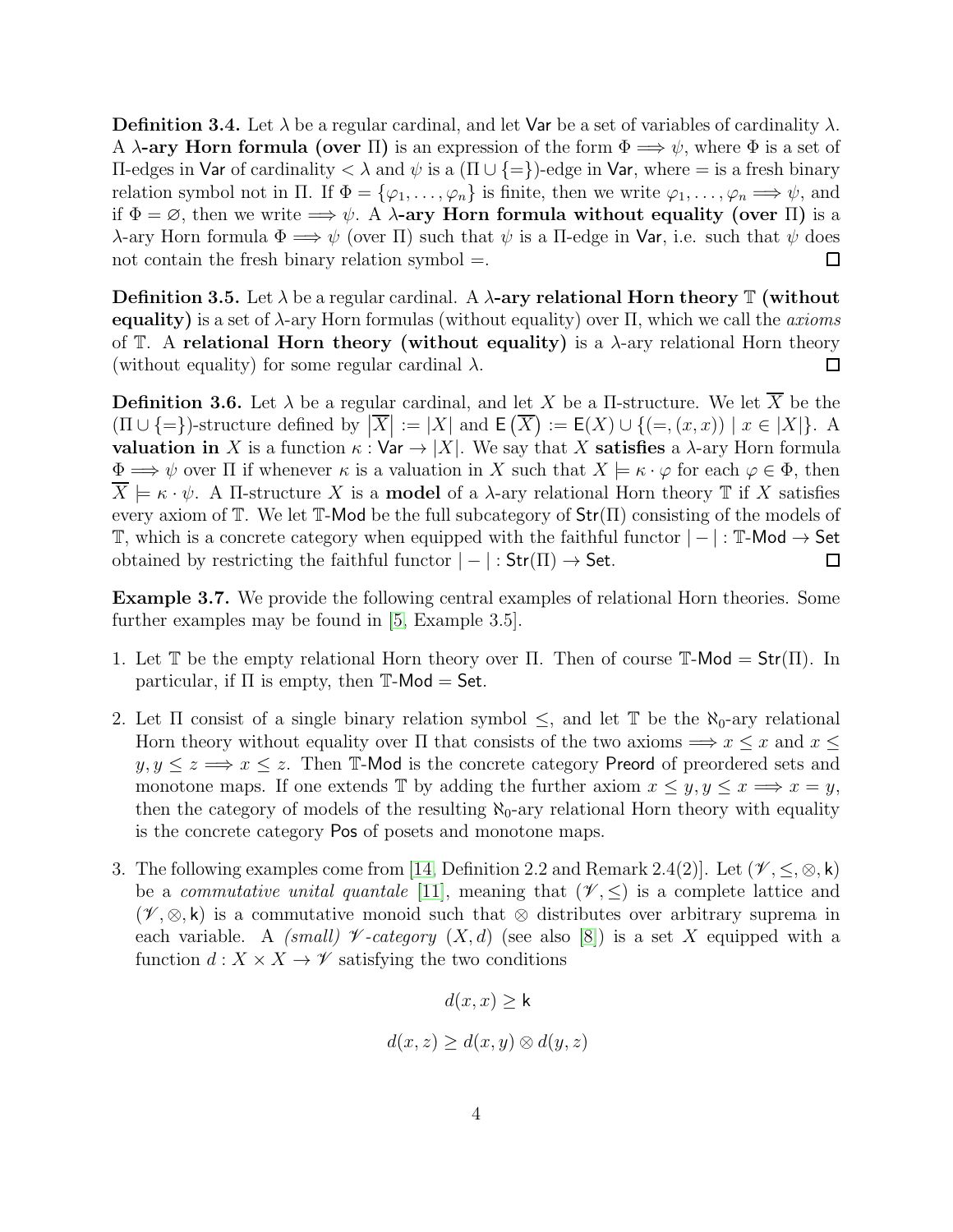for all  $x, y, z \in X$ . A pseudo- $\mathscr V$ -metric space is a  $\mathscr V$ -category  $(X, d)$  such that  $d: X \times X \to$  $\mathscr V$  satisfies the further symmetry condition

$$
d(x, y) = d(y, x)
$$

for all  $x, y \in X$ . Finally, a V-metric space is a pseudo-V-metric space  $(X, d)$  satisfying the further "separation" condition

$$
d(x, y) \ge \mathsf{k} \Longrightarrow x = y
$$

for all  $x, y \in X$ .

If  $(X, d_X)$  and  $(Y, d_Y)$  are  $\not\!\mathscr{V}$ -categories, then a  $\not\!\mathscr{V}$ -functor or  $\not\!\mathscr{V}$ -contraction  $h : (X, d_X) \to$  $(Y, d_Y)$  is a function  $h: X \to Y$  satisfying  $d_X(x, x') \leq d_Y(h(x), h(x'))$  for all  $x, x' \in X$ . We let  $\not\!\!\mathscr{V}$ -Cat be the concrete category of  $\not\!\!\mathscr{V}$ -categories and  $\not\!\!\mathscr{V}$ -functors, we let PMet $\nu$  be the full subcategory of  $\mathscr V$ -Cat consisting of the pseudo- $\mathscr V$ -metric spaces, and we let Met<sub> $\mathscr V$ </sub> be the full subcategory of PMet<sub>V</sub> consisting of the  $\mathcal V$ -metric spaces. We regard PMet<sub>V</sub> and Met<sub> $\gamma$ </sub> as concrete categories by suitably restricting the faithful functor  $|-|$ :  $\mathscr{V}$ -Cat  $\rightarrow$  Set. As indicated in [\[14,](#page-13-6) Example 2.3], one has the following specific examples of  $\mathscr{V}\text{-}\mathsf{Cat}$ , PMet<sub> $\gamma$ </sub>, and Met<sub> $\gamma$ </sub> for suitable choices of ( $\mathcal{V}, \leq, \otimes, \mathsf{k}$ ) (see [\[14,](#page-13-6) Example 2.1]):

- For the trivial quantale 1 with just one element, both 1-Cat and  $\mathsf{PMet}_{1}$  are equivalent to Set, while  $Met_1$  is equivalent to the terminal category.
- For the Boolean 2-chain quantale 2, we have that 2-Cat is equivalent to the category Preord of preordered sets and monotone maps, while  $PMet<sub>2</sub>$  is equivalent to the category whose objects are sets equipped with an equivalence relation, and whose morphisms are functions preserving the equivalence relations. Met<sub>2</sub> is equivalent to Set.
- For the Lawvere quantale  $\mathbb{R}_+ = ([0,\infty], \geq, +, 0)$  [\[9\]](#page-13-9) given by the extended real half line with the reverse ordering, we have that  $\mathbb{R}_+$ -Cat is the category of Lawvere metric spaces, while  $\mathsf{PMet}_{\mathbb R_+}$  is the category  $\mathsf{PMet}$  of extended pseudo-metric spaces (i.e. pseudo-metric spaces where two points may have distance  $\infty$ ) and contractions (i.e. non-expanding maps), and  ${\sf Met}_{\mathbb{R}_+}$  is the category  ${\sf Met}$  of extended metric spaces (i.e. extended pseudometric spaces  $(X, d)$  satisfying  $d(x, y) = 0 \Longrightarrow x = y$  and contractions.
- For the quantale  $\Delta$  of *distance distribution functions* (see e.g. [\[6,](#page-13-10) §3.1]), we have that  $\Delta$ -Cat is equivalent to the category ProbMet of probabilistic metric spaces (see [\[6,](#page-13-10) §3.2] and [\[13\]](#page-13-11)), while PMet<sub> $\Delta$ </sub> is equivalent to the category of *symmetric* probabilistic metric spaces, and Met<sub> $\Delta$ </sub> is equivalent to the category of *symmetric, separated* probabilistic metric spaces.

Let  $\Pi_{\mathscr{V}}$  consist of just the binary relation symbols  $\sim_v$  for each  $v \in \mathscr{V}$ . Let  $\mathbb{T}_{\mathscr{V}}$ -Cat be the relational Horn theory without equality over  $\Pi_{\mathscr{V}}$  that consists of the following axioms, where  $v, v'$  range over  $\mathscr V$ :

$$
\implies x \sim_{\mathsf{k}} x
$$

$$
x \sim_v y, y \sim_{v'} z \implies x \sim_{v \otimes v'} z
$$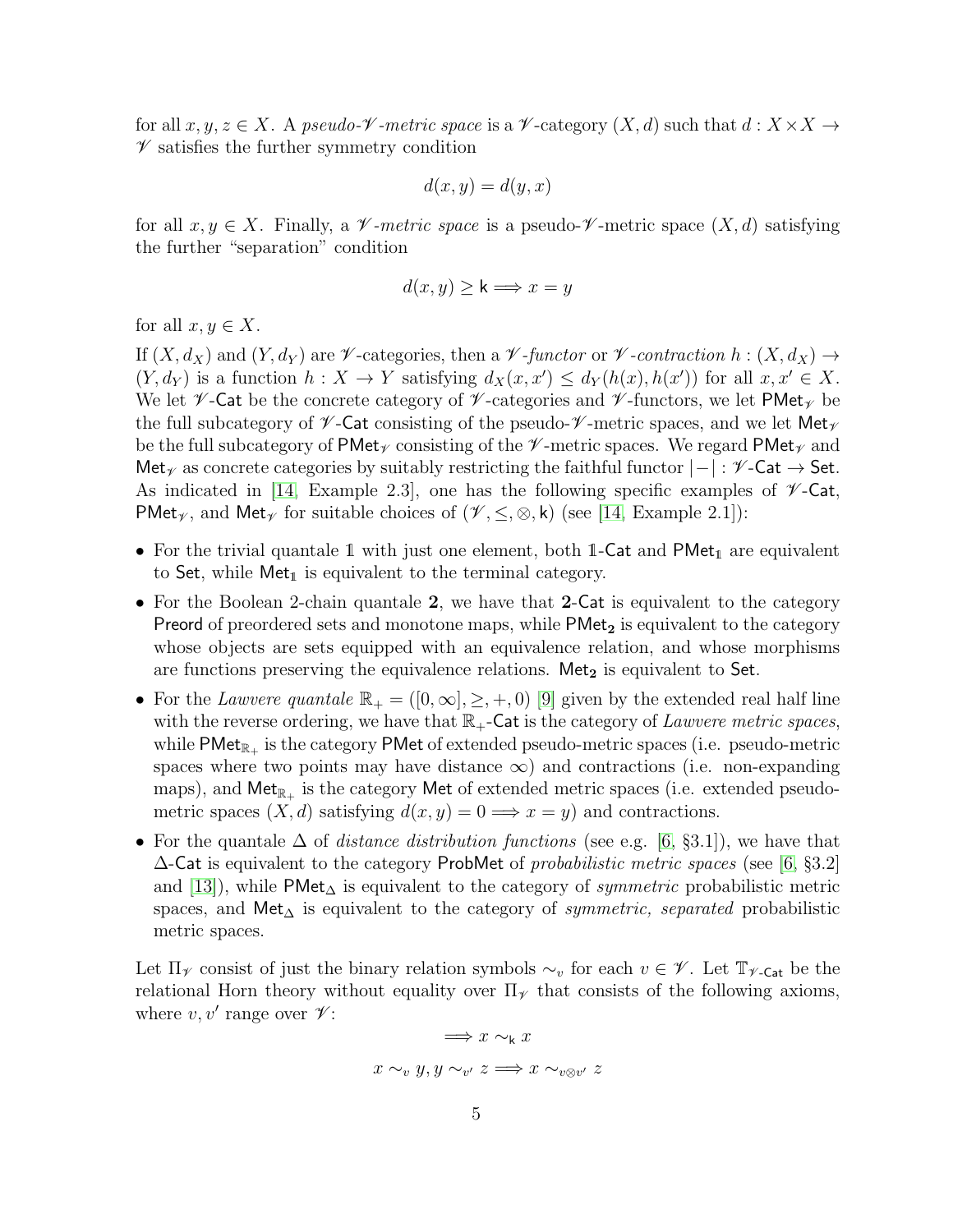$$
x \sim_v y \Longrightarrow x \sim_{v'} y
$$
  

$$
x \sim_{v_i} y \mid i \in I \} \Longrightarrow x \sim_{\bigvee_i v_i} y
$$
  

$$
(v \ge v')
$$

Then  $\mathbb{T}_{\gamma_{\text{Cat}}}$ -Mod is concretely isomorphic [\(2.1\)](#page-1-1) to  $\gamma_{\text{Cat}}$ , which we prove in the Appendix (§[7\)](#page-11-0). Let  $\mathbb{T}_{\text{PMet}_{\mathscr{V}}}$  be the relational Horn theory without equality over  $\Pi_{\mathscr{V}}$  that extends  $\mathbb{T}_{\mathscr{V}\text{-}\mathsf{Cat}}$  by adding the symmetry axioms

{x ∼<sup>v</sup><sup>i</sup>

$$
x \sim_v y \Longrightarrow y \sim_v x
$$

for all  $v \in \mathscr{V}$ . Then  $\mathbb{T}_{\text{PMet}_{\mathscr{V}}}$ -Mod is concretely isomorphic to PMet<sub> $\mathscr{V}$ </sub>, which we also prove in the Appendix (§[7\)](#page-11-0). Finally, let  $\mathbb{T}_{\mathsf{Met}_{\mathscr{V}}}$  be the relational Horn theory with equality over  $\Pi$ <sub>γ</sub> that extends  $\mathbb{T}_{\text{PMet}_{\mathscr{V}}}$  by adding the axiom

$$
x \sim_{\mathsf{k}} y \Longrightarrow x = y.
$$

Then we also show in the Appendix (§[7\)](#page-11-0) that  $\mathbb{T}_{\text{Met}_{\mathscr{V}}}$ -Mod is concretely isomorphic to  $Met_{\mathscr{V}}$ .  $\Box$ 

# <span id="page-5-0"></span>4 Topological properties of relational Horn theories without equality

Throughout §[4](#page-5-0) we fix a relational Horn theory  $\mathbb T$  without equality over a relational signature Π (an assumption that we will occasionally repeat for emphasis). We first aim to characterize the initial sources and final sinks in the concrete category T-Mod, which will allow us to prove that T-Mod is topological over Set, which is in fact a special case of a result [\[12,](#page-13-12) Proposition 5.1] of Rosický. We will then characterize the embeddings and quotients in  $\mathbb{T}$ -Mod. We first require the following definition.

**Definition 4.1.** Let S be a set. A T-relation on S is a set  $\mathcal{E}$  of II-edges in S satisfying the following condition: for any axiom  $\Phi \Longrightarrow \psi$  of T and any valuation  $\kappa : \mathsf{Var} \to S$  such that  $\kappa \cdot \varphi \in \mathcal{E}$  for each  $\varphi \in \Phi$ , we have  $\kappa \cdot \psi \in \mathcal{E}$ . The set of all II-edges in S is clearly a T-relation on S, and the intersection of a small family of T-relations on S is a T-relation on S. So for any set  $\mathcal E$  of  $\Pi$ -edges in S, we can define the  $\mathbb T$ **-closure**  $\mathbb T(\mathcal E)$  of  $\mathcal E$  to be the smallest T-relation on S that contains  $\mathcal{E}$ , i.e. the intersection of all T-relations on S that contain E. Note that a  $\Pi$ -structure X is a  $\mathbb{T}$ -model iff  $E(X)$  is a  $\mathbb{T}$ -relation on  $|X|$ . 口

The proof of the following lemma is elementary.

<span id="page-5-1"></span>**Lemma 4.2.** Let  $h : S \to S'$  be a function from a set S to a set S', and let  $\mathcal{E}'$  be a  $\mathbb{T}$ -relation on S'. Then  $h^{-1}[\mathcal{E}']$  is a  $\mathbb{T}\text{-relation on }S$ .  $\Box$ 

<span id="page-5-2"></span>**Proposition 4.3.** A source  $(h_i: X \to X_i)_{i \in I}$  in  $\mathbb{T}$ -Mod is initial iff for each  $R \in \Pi$  of arity  $n \geq 1$  and all  $x_1, \ldots, x_n \in |X|$ , we have  $X \models Rx_1 \ldots x_n$  iff  $X_i \models Rh_i(x_1) \ldots h_i(x_n)$  for all  $i \in I$ . A sink  $(h_i: X_i \to X)_{i \in I}$  in  $\mathbb{T}$ -Mod is final iff  $\mathsf{E}(X)$  is the  $\mathbb{T}$ -closure of  $\bigcup_{i \in I} h_i \cdot \mathsf{E}(X_i)$ .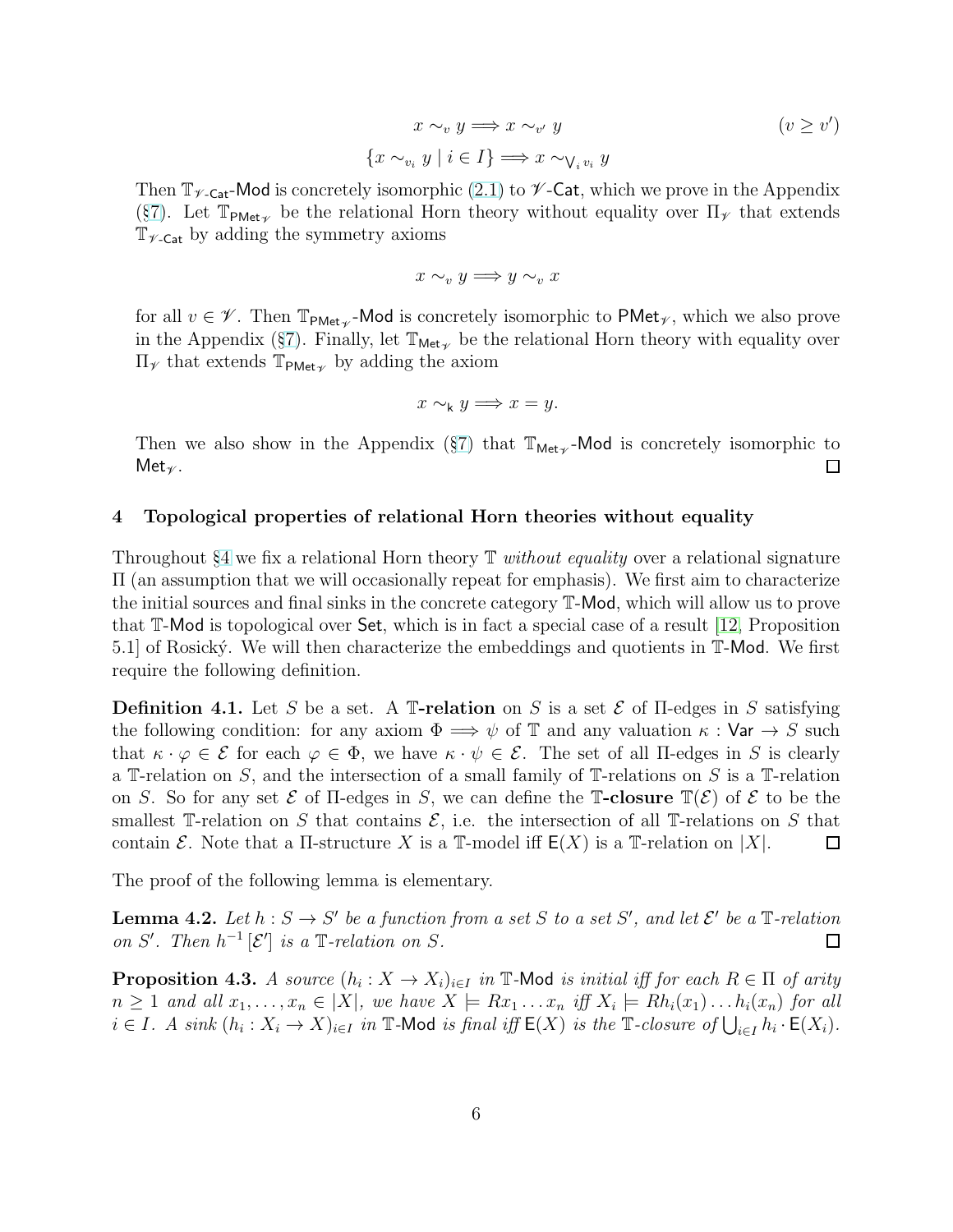*Proof.* For the first assertion, if  $E(X)$  has the stated characterization, then it readily follows that  $(h_i)_i$  is initial. So assume that  $(h_i)_i$  is initial; since each  $h_i$   $(i \in I)$  is a  $\Pi$ -morphism, we need only prove that  $X \models Rx_1 \dots x_n$  whenever  $X_i \models Rh_i(x_1) \dots h_i(x_n)$  for all  $i \in I$ . Assuming the latter condition, we define a  $\Pi$ -structure Y by setting  $|Y| := |X|$  and letting  $E(Y)$  be the T-closure of  $E(X) \cup \{(R,(x_1,\ldots,x_n))\}$ . Then Y is a T-model, and for each  $i \in I$ we claim that the function  $h_i: |Y| = |X| \to |X_i|$  is a  $\Pi$ -morphism  $h_i: Y \to X_i$ , i.e. that  $\mathsf{E}(Y) \subseteq h_i^{-1}[\mathsf{E}(X_i)]$ . By definition of  $\mathsf{E}(Y)$ , it suffices to show that  $h_i^{-1}[\mathsf{E}(X_i)]$  is a T-relation on  $|Y| = |X|$  that contains  $E(X) \cup \{(R, (x_1, \ldots, x_n))\}\)$ . Since  $E(X_i)$  is a T-relation on  $|X_i|$ (because  $X_i$  is a T-model), we deduce from [4.2](#page-5-1) that  $h_i^{-1}[\mathsf{E}(X_i)]$  is a T-relation on  $|Y| = |X|$ . Then because  $h_i: X \to X_i$  is a  $\Pi$ -morphism and  $X_i \models Rh_i(x_1) \dots h_i(x_n)$  by hypothesis, it follows that  $h_i^{-1}[\mathsf{E}(X_i)]$  contains  $\mathsf{E}(X) \cup \{(R,(x_1,\ldots,x_n))\}$ . So each  $h_i: Y \to X_i$   $(i \in I)$  is a II-morphism, and the initiality of the source  $(h_i)_i$  then implies that the identity function  $1_{|X|}: |Y| = |X| \to |X|$  is a  $\Pi$ -morphism  $Y \to X$ , which entails that  $X \models Rx_1 \dots x_n$ , as desired.

For the second assertion, suppose first that  $E(X)$  is the T-closure of  $\bigcup_{i\in I} h_i \cdot E(X_i)$ . To show that the sink  $(h_i)_i$  is final, let Y be a T-model and let  $h: |X| \to |Y|$  be a function such that the function  $h \circ h_i : |X_i| \to |Y|$  is a  $\Pi$ -morphism  $X_i \to Y$  for each  $i \in I$ . To show that h is a Π-morphism  $X \to Y$ , we must show that  $E(X) \subseteq h^{-1}[E(Y)]$ . By assumption on  $E(X)$ , it suffices to show that  $h^{-1}[\mathsf{E}(Y)]$  is a T-relation on |X| that contains  $\bigcup_{i\in I} h_i \cdot \mathsf{E}(X_i)$ . The first claim holds by [4.2](#page-5-1) because  $E(Y)$  is a T-relation on |Y| (since Y is a T-model), and the second claim holds because each  $h \circ h_i$   $(i \in I)$  is a  $\Pi$ -morphism  $X_i \to Y$ .

Now suppose that the sink  $(h_i: X_i \to X)_{i \in I}$  is final, and let us show that  $\mathsf{E}(X)$  must be the T-closure of  $\bigcup_{i\in I} h_i \cdot \mathsf{E}(X_i)$ . That is, we must show that  $\mathsf{E}(X)$  is the smallest T-relation on |X| that contains  $\bigcup_{i\in I} h_i \cdot \mathsf{E}(X_i)$ . That  $\mathsf{E}(X)$  is a T-relation holds because X is a Tmodel, and since each  $h_i: X_i \to X$   $(i \in I)$  is a  $\Pi$ -morphism, it follows that  $\mathsf{E}(X)$  contains  $\bigcup_{i\in I} h_i \cdot \mathsf{E}(X_i)$ . Now let R be any T-relation on |X| that contains  $\bigcup_{i\in I} h_i \cdot \mathsf{E}(X_i)$ , and let us show that  $\mathsf{E}(X) \subseteq \mathcal{R}$ . Let X' be the II-structure defined by  $|X'| := |X|$  and  $\mathsf{E}(X') := \mathcal{R}$ , so that X' is a T-model because R is a T-relation. To show that  $E(X) \subseteq \mathcal{R}$ , it is equivalent to show that the identity function  $1_{|X|}: |X| \to |X| = |X'|$  is a II-morphism  $X \to X'$ . By finality of the sink  $(h_i)_{i \in I}$ , it then suffices to show that each function  $h_i : |X_i| \to |X| = |X'|$ is a II-morphism  $X_i \to X'$ , which is true by assumption on  $\mathcal{R}$ . This proves the desired characterization of  $E(X)$ .  $\Box$ 

The following result, whose proof we outline in [4.5](#page-6-0) below, is a special case of [\[12,](#page-13-12) Proposition 5.1]:

<span id="page-6-1"></span>**Proposition 4.4** (Rosický [\[12\]](#page-13-12)). Let  $\mathbb T$  be a relational Horn theory without equality. Then the concrete category T-Mod is topological over Set.  $\Box$ 

<span id="page-6-0"></span>**4.5.** The initial lift of a structured source  $(h_i: S \to |X_i|)_{i \in I}$  is the source  $(h_i: X \to X_i)_{i \in I}$ , where X is the II-structure with  $|X| := S$  and  $X \models Rx_1 \dots x_n$  iff  $X_i \models Rh_i(x_1) \dots h_i(x_n)$ for all  $i \in I$  (for any  $R \in \Pi$  of arity  $n \geq 1$  and any  $x_1, \ldots, x_n \in |X|$ ). Since  $\mathbb T$  is a relational Horn theory without equality and each  $X_i$   $(i \in I)$  is a T-model, it readily follows that X is a T-model, and the source  $(h_i)_i$  in T-Mod is initial by [4.3.](#page-5-2) Given a small diagram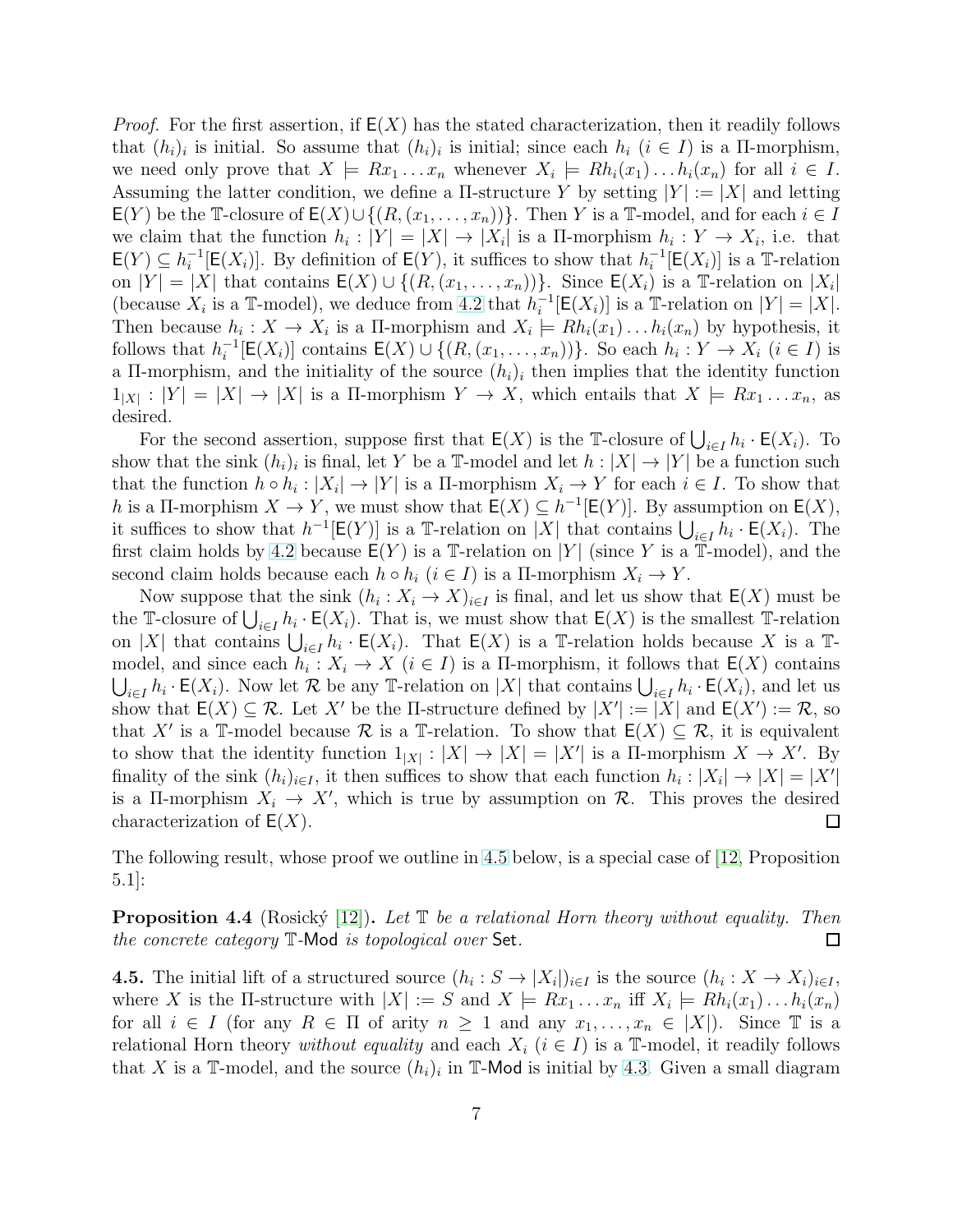$D : \mathscr{B} \to \mathbb{T}$ -Mod, the limit cone of D is the initial lift of the limit cone of  $| - | \circ D$  in Set (see e.g. [\[1,](#page-12-0) 21.15]). In particular, the functor  $|-|: \mathbb{T}$ -Mod  $\rightarrow$  Set strictly preserves small limits.

The final lift of a structured sink  $(h_i : |X_i| \to S)_{i \in I}$  is the sink  $(h_i : X_i \to X)_{i \in I}$ , where X is the II-structure with  $|X| := S$  and  $\mathsf{E}(X)$  the T-closure of  $\bigcup_{i \in I} h_i \cdot \mathsf{E}(X_i)$ . Then X is a T-model because  $E(X)$  is a T-relation, and the sink  $(h_i)_i$  is final by [4.3.](#page-5-2) Given a small diagram  $D : \mathscr{B} \to \mathbb{T}$ -Mod, the colimit cocone of D is the final lift of the colimit cocone of  $| - | \circ D$  in Set (see again [\[1,](#page-12-0) 21.15]). In particular, the functor  $|- | : \mathbb{T}$ -Mod  $\rightarrow$  Set strictly preserves small colimits. □

**Definition 4.6.** Let  $h: X \to Y$  be a morphism in Str( $\Pi$ ). Then h reflects relations if for each  $R \in \Pi$  of arity  $n \geq 1$  and any  $x_1, \ldots, x_n \in |X|$ , we have  $X \models Rx_1 \ldots x_n$  if  $\Box$  $Y \models Rh(x_1) \dots h(x_n).$ 

The characterizations of initial sources and final sinks in T-Mod provided in [4.3](#page-5-2) immediately entail that embeddings and quotients in T-Mod have the following characterizations:

<span id="page-7-1"></span>**Proposition 4.7.** Let  $h: X \to Y$  be a morphism in T-Mod. Then h is an embedding iff h is injective and reflects relations, while h is a quotient morphism if fh is surjective and  $E(Y)$ is the  $\mathbb{T}\text{-}closure of h \cdot \mathsf{E}(X)$ . □

If  $\mathscr C$  is a topological category over Set, then a bimorphism in  $\mathscr C$  (i.e. a morphism that is both epic and monic) is precisely a bijective morphism in view of [2.2.](#page-2-1) As in [\[1,](#page-12-0) Definition 16.1, we say that a full replete subcategory  $\mathscr{B} \hookrightarrow \mathscr{C}$  is *bireflective* if every object of  $\mathscr{C}$  has a  $\mathscr{B}$ -reflection morphism that is a bimorphism of  $\mathscr{C}$ , i.e. that is bijective. Since the concrete category  $Str(\Pi)$  is topological over Set in view of [3.7\(](#page-3-0)1) and [4.4,](#page-6-1) we now have the following result (cf. [\[5,](#page-13-5) Proposition 3.6]):

<span id="page-7-2"></span>**Proposition 4.8.** Let  $\mathbb T$  be a relational Horn theory without equality. Then the full replete subcategory  $\mathbb{T}$ -Mod  $\hookrightarrow$  Str( $\Pi$ ) is bireflective.

*Proof.* Let X be a  $\Pi$ -structure. We define a  $\Pi$ -structure  $X^*$  by setting  $|X^*| := |X|$  and letting E(X<sup>\*</sup>) be the T-closure of E(X). Then  $X^*$  is a T-model, and the identity function 1<sub>|X|</sub>:  $|X| \to |X| = |X^*|$  is a bijective  $\Pi$ -morphism, which we claim is a  $\mathbb{T}$ -Mod-reflection morphism for X. So let  $h: X \to Y$  be a II-morphism from X to a T-model Y. Then the function  $h: |X^*| = |X| \to |Y|$  is also a  $\Pi$ -morphism  $h: X^* \to Y$ , because  $E(X^*)$  is the smallest T-relation on |X| that contains  $E(X)$ , and thus  $E(X^*) \subseteq h^{-1}[E(Y)]$  because  $h^{-1}[E(Y)]$  is a T-relation on |X| [\(4.2\)](#page-5-1) that contains  $E(X)$  (since  $h: X \to Y$  is a  $\Pi$ -morphism).  $\Box$ 

### <span id="page-7-0"></span>5 Extensivity of T-Mod for a relational Horn theory T without equality

Throughout §[5,](#page-7-0) we continue to fix a relational Horn theory  $\mathbb T$  without equality over a relational signature Π.

**Definition 5.1.** Let Var be a set of variables. For any  $(\Pi \cup \{\equiv\})$ -edge  $\varphi$  in Var, we define the set of variables  $\text{Var}(\varphi)$  occurring in  $\varphi$  as follows: if  $\varphi = (R,(v_1,\ldots,v_n))$  for some  $R \in \Pi \cup \{\equiv\}$ of arity  $n \geq 1$  and some  $v_1, \ldots, v_n \in \mathsf{Var}$ , then  $\mathsf{Var}(\varphi) := \{v_1, \ldots, v_n\}$ . If  $\Phi$  is a set of  $(\Pi \cup \{=\})$ -edges in  $\sf{Var},$  then we define  $\sf{Var}(\Phi) := \bigcup_{\varphi \in \Phi} \sf{Var}(\varphi).$  $\Box$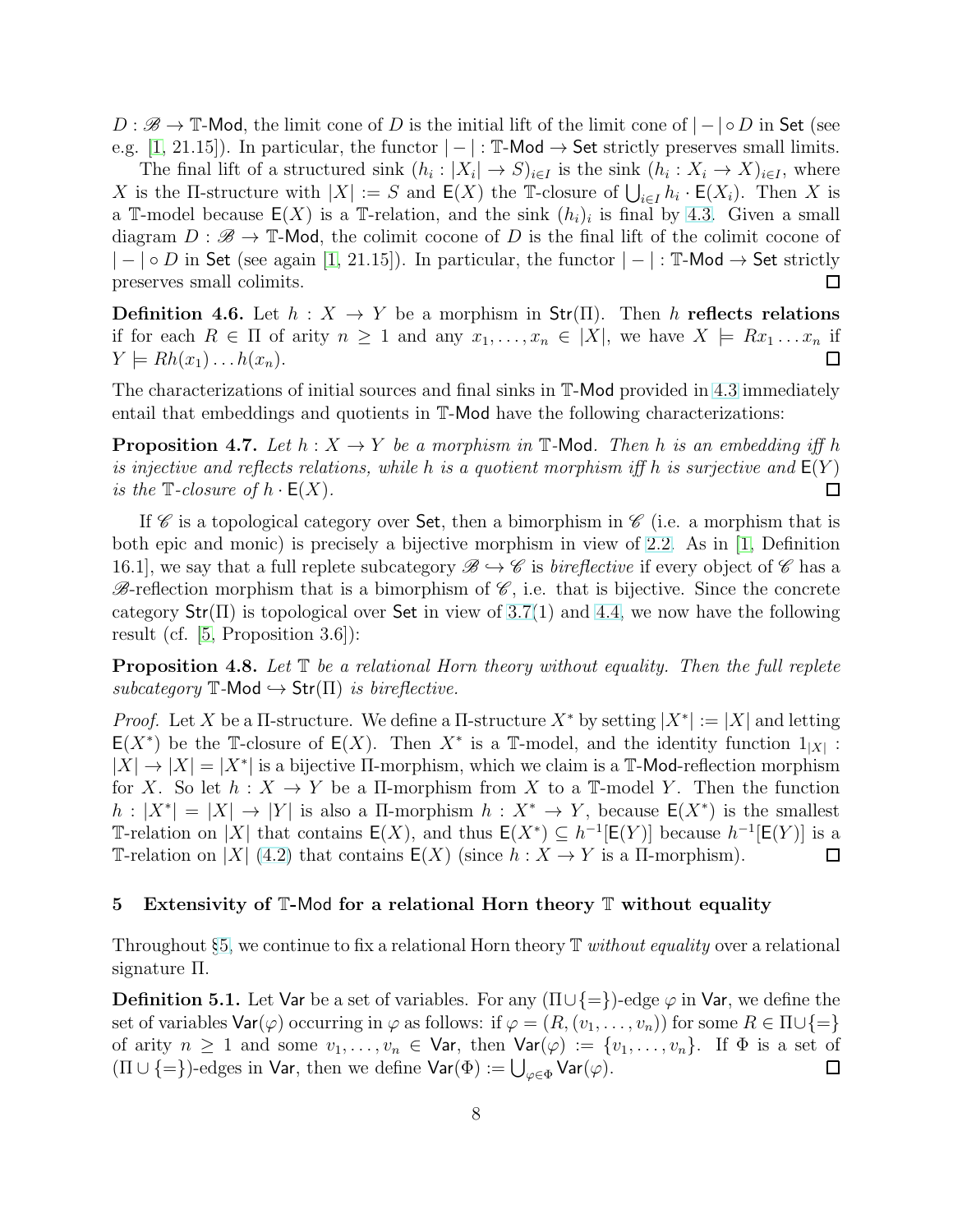<span id="page-8-0"></span>5.2. We suppose throughout §[5](#page-7-0) that T satisfies the following mild syntactic condition. For each axiom  $\Phi \Longrightarrow \psi$  of  $\mathbb{T}$ , we require that:

- 1. Any two distinct elements of  $\Phi$  share at least one variable in common; i.e. if  $\varphi, \varphi' \in \Phi$ are distinct, then  $\text{Var}(\varphi) \cap \text{Var}(\varphi') \neq \varnothing$ .
- 2. If  $\Phi \neq \emptyset$ , then  $\text{Var}(\psi) \subseteq \text{Var}(\Phi)$ ; and if  $\Phi = \emptyset$ , then  $\text{Var}(\psi)$  is a singleton.

This condition is certainly satisfied by all of our central examples [\(3.7\)](#page-3-0) (and by the additional examples of [\[5,](#page-13-5) Example 3.5]), and will be used to conveniently characterize small coproducts in T-Mod in [5.4](#page-8-1) below. We provide an interesting perspective on this condition in Remark [5.7](#page-10-1) below.  $\Box$ 

<span id="page-8-2"></span>**5.3.** In view of [4.5,](#page-6-0) the pullback  $A \times_{f,q} B$  in  $\mathbb{T}$ -Mod of two  $\mathbb{T}$ -model morphisms  $f : A \to C$ and  $g : B \to C$  is formed by taking the initial lift of the pullback of the underlying functions  $f: |A| \to |C|$  and  $g: |B| \to |C|$  in Set. So we have

$$
|A \times_{f,g} B| = |A| \times_{f,g} |B| = \{(a, b) \in |A| \times |B| \mid f(a) = g(b)\}
$$

with

$$
R^{A \times_{f,g} B} = \{ ((a_1, b_1), \ldots, (a_n, b_n)) \in |A \times_{f,g} B|^n \mid A \models Ra_1 \ldots a_n \text{ and } B \models Rb_1 \ldots b_n \}
$$

for each  $R \in \Pi$  of arity  $n \geq 1$ . The pullback projections  $\pi_A : |A| \times_{f,g} |B| \to |A|$  and  $\pi_B : |A| \times_{f,g} |B| \to |B|$  in Set then lift to pullback projections in T-Mod.  $\Box$ 

<span id="page-8-1"></span>**5.4.** In view of [4.5,](#page-6-0) the coproduct  $\prod_{i\in I} X_i$  of a small family of T-models  $X_i$   $(i \in I)$  is formed by taking the final lift of the coproduct of the underlying sets  $|X_i|$   $(i \in I)$  in Set. So we have  $|\coprod_i X_i| = \coprod_i |X_i|$ , and  $\mathsf{E}(\coprod_i X_i)$  is the T-closure of the set of all  $\Pi$ -edges in the images of all coproduct insertions  $s_i : |X_i| \to \coprod_i |X_i|$   $(i \in I)$ . We now claim that in fact

$$
\mathsf{E}\left(\coprod_i X_i\right) = \bigcup_{i \in I} s_i \cdot \mathsf{E}(X_i),
$$

for which it suffices to show that  $\bigcup_{i\in I} s_i \cdot \mathsf{E}(X_i)$  is a T-relation on  $\coprod_i |X_i|$ .

So let  $\Phi \implies \psi$  be an axiom of  $\mathbb{T}$ , let  $\kappa : \mathsf{Var} \to \coprod_i |X_i|$  be a valuation, and suppose that  $\kappa \cdot \varphi \in \bigcup_{i \in I} s_i \cdot \mathsf{E}(X_i)$  for each  $\varphi \in \Phi$ ; we must show that  $\kappa \cdot \psi \in \bigcup_{i \in I} s_i \cdot \mathsf{E}(X_i)$ . Since any two distinct elements of  $\Phi$  share at least one variable in common  $(5.2)(1)$  and the union  $\bigcup_{i\in I} s_i \cdot \mathsf{E}(X_i)$  is disjoint (since the coproduct insertions  $s_i$   $(i \in I)$  have disjoint images), there must be some  $i \in I$  such that  $\kappa \cdot \varphi \in s_i \cdot \mathsf{E}(X_i)$  for all  $\varphi \in \Phi$ . In view of [5.2\(](#page-8-0)2), we may then assume without loss of generality that  $\kappa$  factors through  $s_i : |X_i| \to \coprod_i |X_i|$  via a valuation  $\kappa': \textsf{Var} \to |X_i|$ , so that  $\kappa = s_i \circ \kappa'$  and hence  $s_i \cdot \kappa' \cdot \varphi \in s_i \cdot \mathsf{E}(X_i)$  for each  $\varphi \in \Phi$ . Since  $s_i$  is injective, it follows that  $\kappa' \cdot \varphi \in \mathsf{E}(X_i)$  for each  $\varphi \in \Phi$ , so that  $\kappa' \cdot \psi \in \mathsf{E}(X_i)$  because  $X_i$  is a T-model. It then follows that  $\kappa \cdot \psi \in \bigcup_{i \in I} s_i \cdot \mathsf{E}(X_i)$ , as desired. For each  $R \in \Pi$  of arity  $n \geq 1$  and any  $(i_1, x_1), \ldots, (i_n, x_n) \in \coprod_i |X_i|$ , we thus have  $\coprod_i X_i \models R(i_1, x_1) \ldots (i_n, x_n)$  iff  $i_1 = \ldots = i_n = i$  and  $X_i \models Rx_1 \ldots x_n$ . Therefore, each coproduct insertion  $s_i : X_i \to \coprod_i X_i$  $(i \in I)$  is an embedding [\(4.7\)](#page-7-1). The initial object of T-Mod is the empty set equipped (of course) with the empty set of Π-edges.  $\Box$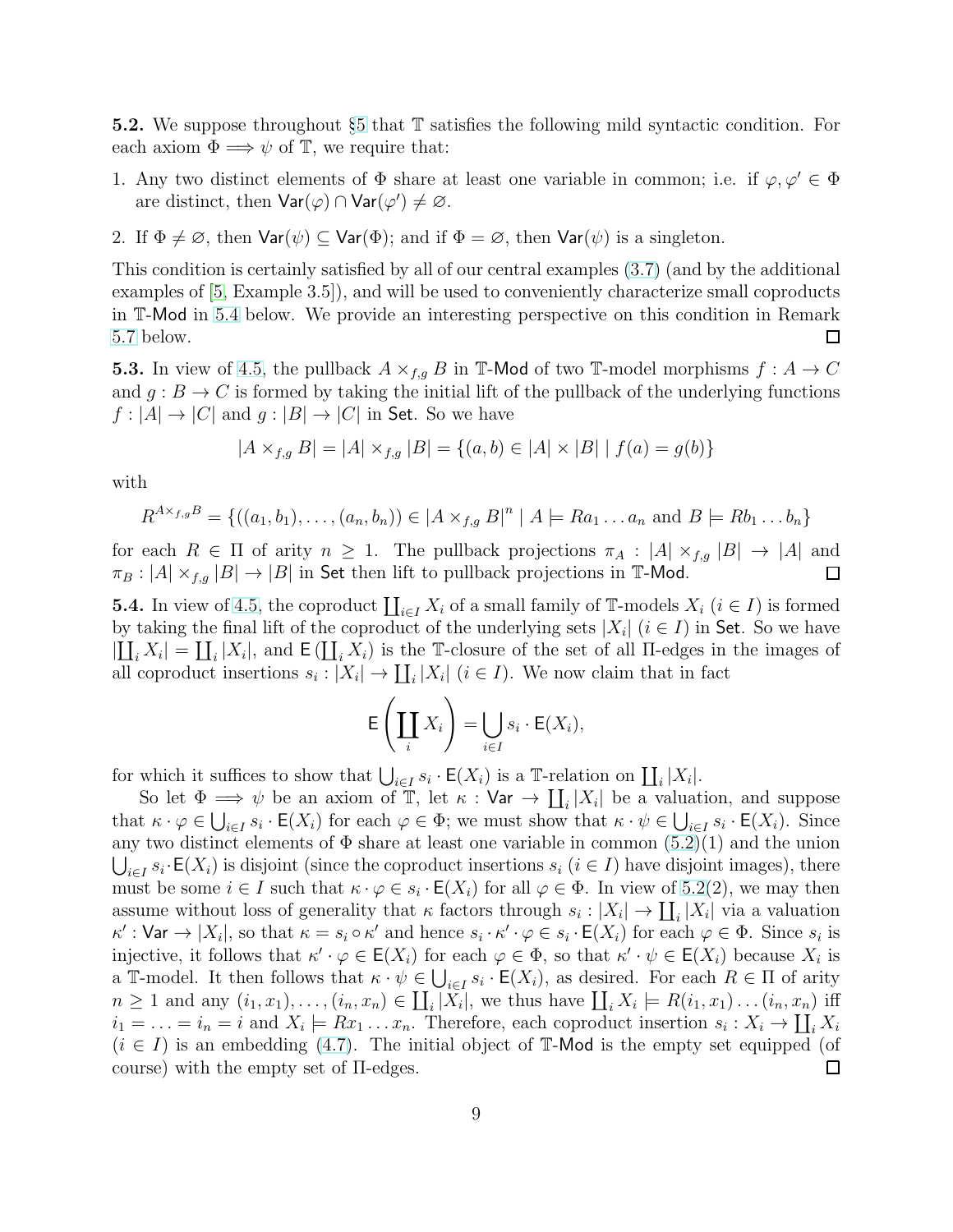We recall from [\[3\]](#page-13-0) that a category  $\mathscr C$  is said to be *infinitely extensive* if it has small coproducts and for any small family  $(X_i)_{i\in I}$  of objects of  $\mathscr{C}$ , the canonical functor  $\prod_{i\in I} \mathscr{C}/X_i \to$  $\mathscr{C}/(\coprod_i X_i)$  is an equivalence. If  $\mathscr{C}$  has small coproducts and pullbacks, recall that small coproducts in C are said to be universal (or stable under pullback) if for any small family  $(X_i)_{i\in I}$ of objects of C with coproduct  $(s_i : X_i \to \coprod_i X_i)_{i \in I}$  and any morphism  $f : Y \to \coprod_i X_i$ , if the following diagram is a pullback in  $\mathscr C$  for each  $i \in I$ :



then  $(t_i : P_i \to Y)_{i \in I}$  is a coproduct diagram in  $\mathscr{C}$ . If  $\mathscr{C}$  has small coproducts and pullbacks, then a coproduct  $(s_i: X_i \to \coprod_i X_i)_{i \in I}$  of a small family  $(X_i)_{i \in I}$  of objects of  $\mathscr C$  is said to be disjoint if for any distinct indices  $i, j \in I$ , the pullback of  $s_i$  along  $s_j$  is isomorphic to the initial object of  $\mathscr{C}$ . If  $\mathscr{C}$  has small coproducts and pullbacks, then by (the infinitary version of) [\[3,](#page-13-0) Proposition 2.14], we have that  $\mathscr C$  is infinitely extensive iff small coproducts in  $\mathscr C$  are universal and disjoint.

<span id="page-9-0"></span>**Theorem 5.5.** Let  $\mathbb{T}$  be a relational Horn theory without equality that satisfies [\(5.2\)](#page-8-0). Then T-Mod is infinitely extensive.

Proof. Since T-Mod has small coproducts and pullbacks  $(4.5)$ , it is equivalent to show that small coproducts in T-Mod are universal and disjoint. For the first claim, let  $(X_i)_{i\in I}$  be a small family of T-models with coproduct  $(s_i: X_i \to \coprod_i X_i)_{i \in I}$  in T-Mod. Let  $f: Y \to \coprod_i X_i$ be a morphism of  $\mathbb{T}$ -Mod, and for each  $i \in I$  suppose that the following diagram is a pullback in T-Mod:



We must show that  $(t_i : P_i \to Y)_{i \in I}$  is a coproduct diagram in T-Mod. Because Set is infinitely extensive and  $|-|: \mathbb{T}$ -Mod  $\rightarrow$  Set preserves small coproducts and pullbacks  $(4.5)$ , we deduce that  $(t_i : |P_i| \to |Y|)_{i \in I}$  is a coproduct diagram in Set. Now let  $h_i : P_i \to Z$  be a morphism of T-models for each  $i \in I$ . Then there is a unique function  $h : |Y| \to |Z|$  satisfying  $h \circ t_i = h_i$  for each  $i \in I$ , so we just have to show that h is a  $\Pi$ -morphism  $Y \to Z$ . So let  $R \in \Pi$ of arity  $n \geq 1$  and suppose that  $Y \models Ry_1 \dots y_n$ . Since  $f: Y \to \coprod_i X_i$  is a  $\Pi$ -morphism, we obtain  $\coprod_i X_i \models Rf(y_1)\dots f(y_n)$ . Then by [5.4,](#page-8-1) we deduce that there are some  $i \in I$  and some  $x_1, \ldots, x_n \in |X_i|$  such that  $s_i(x_k) = f(y_k)$  for each  $1 \leq k \leq n$  and  $X_i \models Rx_1 \ldots x_n$ . For each  $1 \leq k \leq n$  we then have  $(x_k, y_k) \in |P_i|$ , and we have  $P_i \models R(x_1, y_1) \dots (x_n, y_n)$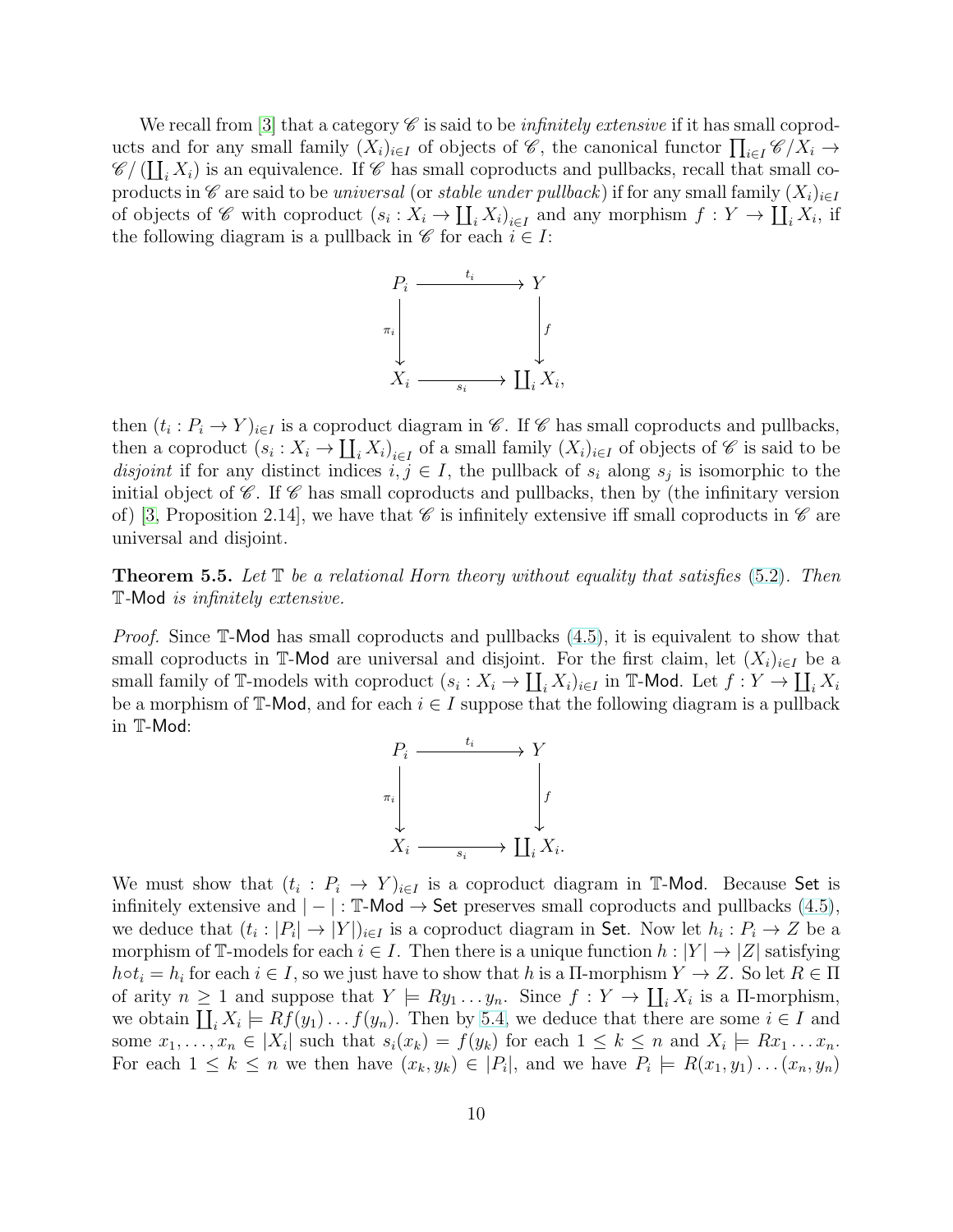because  $X_i \models Rx_1 \dots x_n$  and  $Y \models Ry_1 \dots y_n$  (see [5.3\)](#page-8-2). Since  $h_i : P_i \rightarrow Z$  is a  $\Pi$ -morphism, we then obtain  $Z \models Rh_i(x_1, y_1) \dots h_i(x_n, y_n)$ , i.e.  $Z \models Rh(t_i(x_1, y_1)) \dots h(t_i(x_n, y_n))$ , i.e.  $Z \models Rh(y_1) \dots h(y_n)$ , as desired. This proves that small coproducts are universal in T-Mod.

It remains to show that the coproduct  $(s_i: X_i \to \coprod_i X_i)_{i \in I}$  is disjoint. So let  $i, j \in I$ be distinct. Since small coproducts are disjoint in Set and  $|-|: \mathbb{T}$ -Mod  $\rightarrow$  Set preserves pullbacks and small coproducts [\(4.5\)](#page-6-0), we deduce that the underlying set of the pullback of  $s_i$  along  $s_j$  in T-Mod is  $\emptyset$ . But there is a unique T-model with underlying set  $\emptyset$ , and this is the initial object of T-Mod [\(5.4\)](#page-8-1). □

Recall from [\[3\]](#page-13-0) that a category  $\mathscr C$  is said to be *infinitely distributive* if it has finite products and small coproducts and for each  $X \in ob\mathscr{C}$ , the functor  $X \times (-): \mathscr{C} \to \mathscr{C}$  preserves small coproducts. The following result now follows immediately from [5.5](#page-9-0) and (the infinitary version of) [\[3,](#page-13-0) Proposition 4.5]:

<span id="page-10-2"></span>**Corollary 5.6.** Let  $\mathbb{T}$  be a relational Horn theory without equality that satisfies [\(5.2\)](#page-8-0). Then T-Mod is infinitely distributive. □

<span id="page-10-1"></span>**Remark 5.7.** Let  $R \in \Pi$  be a relation symbol of arity  $n \geq 1$ . We define a T-model  $R_{\mathbb{T}}$  by setting  $|R_{\mathbb{T}}| := \{1, \ldots, n\}$  and letting  $\mathsf{E}(R_{\mathbb{T}})$  be the T-closure of the set consisting of the single  $\Pi$ -edge  $(R,(1,\ldots,n))$  on  $\{1,\ldots,n\}$ ; in other words,  $R_{\mathbb{T}}$  is the free  $\mathbb{T}$ -model on the Π-structure with underlying set  $\{1,\ldots,n\}$  and the unique  $\Pi$ -edge  $(R,(1,\ldots,n))$ (see the proof of [4.8\)](#page-7-2). For any T-model X, it follows that  $\Pi$ -morphisms  $R_{\mathbb{T}} \to X$  are in bijective correspondence with  $\Pi$ -edges in  $E(X)$  whose first component is R. The small full subcategory  $\Pi_{\mathbb{T}}$  of T-Mod consisting of the T-models  $R_{\mathbb{T}}$  ( $R \in \Pi$ ) is finally dense in **T-Mod** (see [\[1,](#page-12-0) Definition 10.69]), which means that for any **T**-model X, there is a final sink  $(h_i: X_i \to X)_{i \in I}$  with codomain X and  $X_i \in \Pi_{\mathbb{T}}$  for each  $i \in I$ . Specifically, one takes  $I := \mathsf{E}(X)$ , and for  $e = (R, (x_1, \ldots, x_n)) \in \mathsf{E}(X)$ , one takes  $X_e := R_{\mathbb{T}}$  and  $h_e : R_{\mathbb{T}} \to X$  to be the Π-morphism corresponding to the Π-edge e. Then the resulting sink  $(h_e: X_e \to X)_{e \in E(X)}$ is final by [4.3,](#page-5-2) because  $\mathsf{E}(X)$  is clearly the T-closure of  $\bigcup_{e \in \mathsf{E}(X)} h_e \cdot \mathsf{E}(X_e)$ .

Now if T satisfies [\(5.2\)](#page-8-0), then by [5.4](#page-8-1) it readily follows that for each  $R \in \Pi$ , the T-model  $R_{\mathbb{T}}$  is a connected object of T-Mod, meaning that the representable functor T-Mod $(R_{\mathbb{T}},-)$ :  $\mathbb{T}\text{-}\mathsf{Mod}\to \mathsf{Set}$  preserves small coproducts. We conclude that if  $\mathbb{T}$  is a relational Horn theory without equality that satisfies [\(5.2\)](#page-8-0), then T-Mod has a small finally dense subcategory of connected objects. Given that T-Mod is topological over Set [\(4.4\)](#page-6-1) and infinitely extensive  $(5.5)$ , one may now wonder about the following conjecture: if  $\mathscr C$  is a topological category over Set that has a (small) finally dense subcategory of connected objects, then  $\mathscr C$  is infinitely extensive. We thank Rory Lucyshyn-Wright for interesting discussions that led to the posing of this conjecture. □

## <span id="page-10-0"></span>6 Extensivity of  $\mathbb{T}$ -Mod for a relational Horn theory  $\mathbb{T}$  (with equality)

Throughout this final section, we fix a relational Horn theory T (possibly with equality) over a relational signature  $\Pi$ . We let  $\mathbb{T}^-$  be the relational Horn theory without equality over  $\Pi$ obtained from T by removing all axioms  $\Phi \Longrightarrow \psi$  of T that contain equality, i.e. where  $\psi$  is a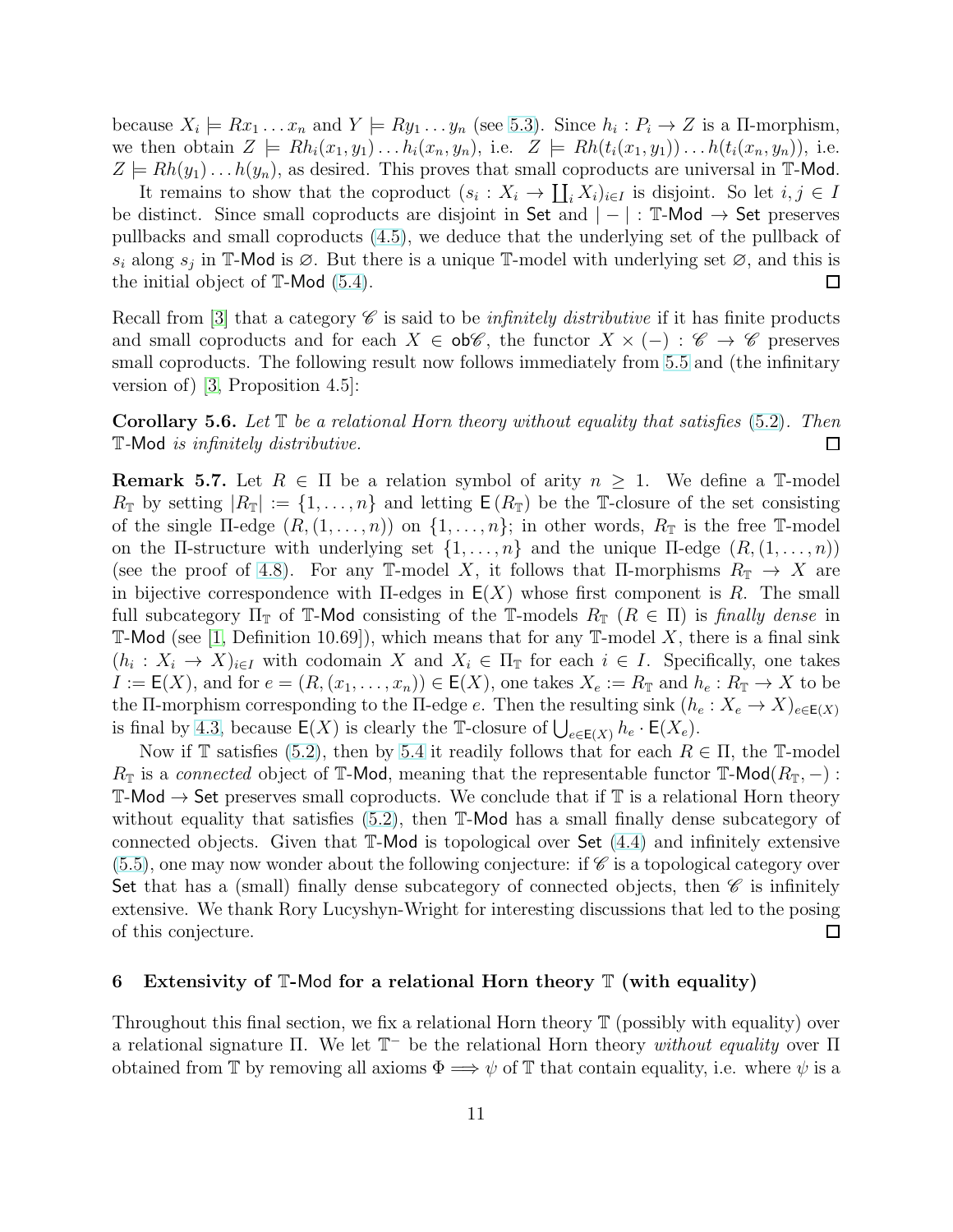{=}-edge in Var. Then T-Mod is a full subcategory of T <sup>−</sup>-Mod. It is well known that T-Mod is complete and cocomplete (e.g. because  $\mathbb{T}\text{-Mod}$  is locally presentable, by [\[2,](#page-13-4) Proposition 5.30]). Moreover, it is easy to show that the inclusion  $\mathbb{T}\text{-}\mathsf{Mod} \hookrightarrow \mathbb{T}$ -Mod preserves pullbacks. We also have the following:

<span id="page-11-1"></span>**Proposition 6.1.** Suppose that  $\mathbb{T}$  satisfies [\(5.2\)](#page-8-0). Then the inclusion  $\mathbb{T}$ -Mod  $\hookrightarrow$   $\mathbb{T}$ -Mod preserves small coproducts.

*Proof.* Let  $(X_i)_{i\in I}$  be a small family of T-models, and let us show that the coproduct  $\coprod_i X_i$ in  $\mathbb{T}$ -Mod is a  $\mathbb{T}$ -model, from which the result follows. Since  $\coprod_i X_i$  is a  $\mathbb{T}$ -model, it just remains to show that  $\coprod_i X_i$  satisfies each axiom  $\Phi \Longrightarrow \psi$  of T where  $\psi$  is a {=}-edge  $x = y$ . So let  $\kappa: \mathsf{Var} \to \coprod_i |X_i|$  be a valuation such that  $\kappa \cdot \varphi \in \mathsf{E} \left( \coprod_i X_i \right) = \bigcup_i s_i \cdot \mathsf{E}(X_i)$  [\(5.4\)](#page-8-1) for each  $\varphi \in \Phi$ , and let us show that  $\kappa(x) = \kappa(y)$ . Since T satisfies [\(5.2\)](#page-8-0), we deduce exactly as in [5.4](#page-8-1) that there must be some  $i \in I$  such that  $\kappa$  factors through a valuation  $\kappa' : \text{Var} \to |X_i|$ (so that  $s_i \circ \kappa' = \kappa$ ) and  $\kappa' \cdot \varphi \in \mathsf{E}(X_i)$  for all  $\varphi \in \Phi$ . Because  $X_i$  is a T-model, we then deduce that  $\kappa'(x) = \kappa'(y)$ , so that  $\kappa(x) = \kappa(y)$  as desired.  $\Box$ 

<span id="page-11-2"></span>**Proposition 6.2.** Let  $\mathbb T$  be a relational Horn theory that satisfies [\(5.2\)](#page-8-0). Then  $\mathbb T$ -Mod is infinitely extensive.

*Proof.* We know by [5.5](#page-9-0) that  $T^-$ -Mod is infinitely extensive, so that small coproducts in T-Mod are universal and disjoint by [\[3,](#page-13-0) Proposition 2.14]. Then since T-Mod has small coproducts and pullbacks that are preserved by the inclusion  $\mathbb{T}$ -Mod  $\hookrightarrow$   $\mathbb{T}$ -Mod  $(6.1)$ , we deduce that small coproducts in T-Mod are also universal and disjoint, whence T-Mod is itself infinitely extensive by [\[3,](#page-13-0) Proposition 2.14].  $\Box$ 

Just as we deduced [5.6](#page-10-2) from [5.5,](#page-9-0) we may now deduce the following result from [6.2:](#page-11-2)

<span id="page-11-0"></span>**Corollary 6.3.** Let  $\mathbb T$  be a relational Horn theory that satisfies [\(5.2\)](#page-8-0). Then  $\mathbb T$ -Mod is infinitely distributive. □

# 7 Appendix

In this Appendix, we prove the claims asserted at the end of Example [3.7\(](#page-3-0)3). So let  $(\mathscr{V}, \leq, \otimes, \mathsf{k})$  be a commutative unital quantale, and let  $\mathbb{T} := \mathbb{T}_{\mathscr{V} \text{-}\mathsf{Cat}}$ . We first show that  $\mathbb{T}\text{-}\mathsf{Mod}$ is concretely isomorphic to  $\mathscr V$ -Cat. We first define a concrete functor  $F : \mathbb T$ -Mod  $\to \mathscr V$ -Cat, i.e. a functor that commutes with the faithful functors to Set. So let  $X$  be a  $\mathbb{T}$ -model. We define a *V*-category  $FX = (|X|, d_X)$  by setting  $d_X(x, y) := \bigvee \{v \in \mathscr{V} \mid X \models x \sim_v y\}$  for any  $x, y \in |X|$ . For each  $x \in |X|$  we have  $d_X(x, x) \geq k$  because  $X \models x \sim_k x$ . Now let  $x, y, z \in |X|$ , and let us show that  $d(x, z) \geq d(x, y) \otimes d(y, z)$ , i.e. that

$$
\bigvee \{v \in \mathscr{V} \mid X \models x \sim_v z\} \ge \bigvee \{v' \in \mathscr{V} \mid X \models x \sim_{v'} y\} \otimes \bigvee \{v'' \in \mathscr{V} \mid X \models y \sim_{v''} z\}
$$

$$
= \bigvee \{v' \otimes v'' \mid v', v'' \in \mathscr{V}, X \models x \sim_{v'} y \text{ and } X \models y \sim_{v''} z\},
$$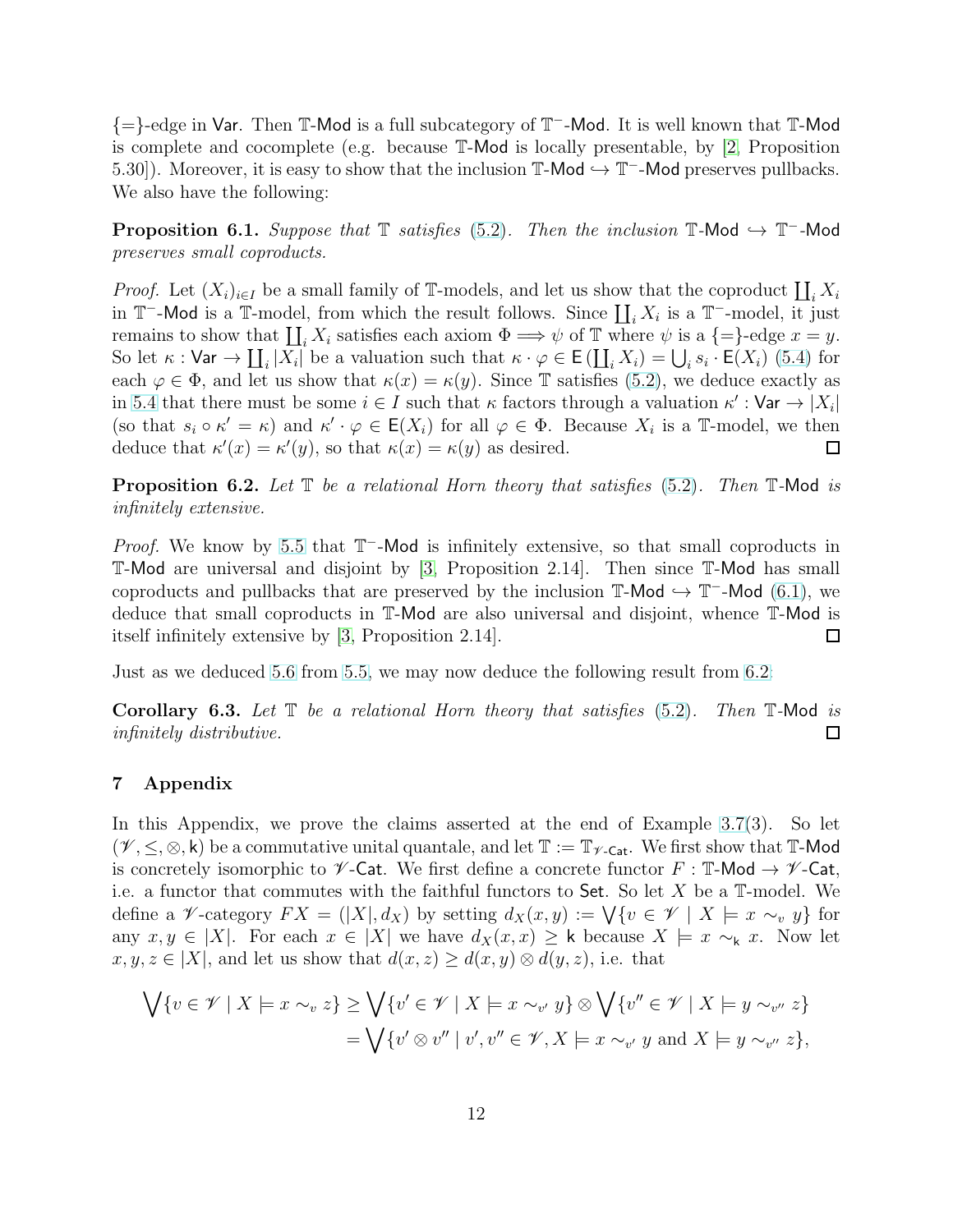where the equality holds because ⊗ preserves arbitrary suprema in each variable separately. For any  $v', v'' \in \mathscr{V}$  such that  $X \models x \sim_{v'} y$  and  $X \models y \sim_{v''} z$ , we have  $X \models x \sim_{v' \otimes v''} z$  and hence  $\bigvee \{v \in \mathscr{V} \mid X \models x \sim_v z\} \geq v' \otimes v''$ , which yields the desired inequality. This proves that  $FX = (|X|, d_X)$  is a well-defined  $\mathscr V$ -category. If  $h: X \to Y$  is a morphism of T-models, then the function  $h: |X| \to |Y|$  is a V-functor  $h: (|X|, d_X) \to (|Y|, d_Y)$  because for any  $x, y \in |X|$  we have

$$
d_Y(h(x), h(y)) = \bigvee \{v \in \mathscr{V} \mid Y \models h(x) \sim_v h(y)\} \ge \bigvee \{v \in \mathscr{V} \mid X \models x \sim_v y\} = d_X(x, y),
$$

because  $X \models x \sim_v y$  implies  $Y \models h(x) \sim_v h(y)$ . So we set  $F(h) := h$ , and  $F : \mathbb{T}$ -Mod  $\rightarrow$  $\mathscr V$ -Cat is then clearly functorial and commutes with the faithful functors to Set.

We now define a functor  $G: \mathscr{V}\text{-}\mathsf{Cat} \to \mathbb{T}\text{-}\mathsf{Mod}$ . So let  $(X,d)$  be a  $\mathscr{V}\text{-}\mathrm{category}$ . We define a  $\Pi_{\mathscr{V}}$ -structure  $G(X, d)$  by setting  $|G(X, d)| := X$  and, for any  $v \in \mathscr{V}$  and  $x, y \in X$ , by setting  $G(X, d) \models x \sim_v y$  iff  $d(x, y) \geq v$ . It is essentially immediate that  $G(X, d)$  is a T-model. Now let  $h: (X, d_X) \to (Y, d_Y)$  be a  $\mathscr V$ -functor. Then the function  $h: X \to Y$  is a  $\Pi_{\mathscr V}$ -morphism  $h: G(X, d_X) \to G(Y, d_Y)$ , because for any  $v \in \mathscr{V}$  and  $x, y \in X$  we have the implications

$$
G(X, d_X) \models x \sim_v y \iff d_X(x, y) \ge v \implies d_Y(h(x), h(y)) \ge v \iff G(Y, d_Y) \models h(x) \sim_v h(y).
$$

So we set  $G(h) := h$ , and  $G : \mathscr{V}\text{-}\mathsf{Cat} \to \mathbb{T}\text{-}\mathsf{Mod}$  is then clearly functorial.

We now show that  $F$  and  $G$  are mutually inverse on objects, which will complete the proof. First let X be a T-model, and let us show that  $X = GFX = G(|X|, d_X)$ , i.e. that for any  $v \in \mathscr{V}$  and  $x, y \in |X|$  we have  $X \models x \sim_v y$  iff  $d_X(x, y) = \bigvee \{v' \in \mathscr{V} \mid X \models x \sim_{v'} y\} \geq v$ . The forward implication is immediate. Now suppose that  $w := \bigvee \{v' \in \mathscr{V} \mid X \models x \sim_{v'} y\} \geq v$ , and let us show that  $X \models x \sim_v y$ . Since X is a T-model, we have  $X \models x \sim_w y$ . Then since  $w \geq v$  (and X is a T-model), we obtain  $X \models x \sim_v y$ , as desired.

Now let  $(X, d)$  be a *V*-category, and let us show that  $(X, d) = FG(X, d) = (X, d_{G(X,d)})$ . So for all  $x, y \in X$ , we must show that  $d(x, y) = d_{G(X,d)}(x, y)$ , i.e. that

$$
d(x,y) = \bigvee \{v \in \mathscr{V} \mid G(X,d) \models x \sim_v y\} = \bigvee \{v \in \mathscr{V} \mid d(x,y) \ge v\},\
$$

which is immediate. This completes the proof that  $\mathbb{T}\text{-Mod} = \mathbb{T}_{\mathscr{V}\text{-}\mathsf{Cat}}\text{-Mod}$  is concretely isomorphic to  $\not\!\mathscr{V}$ -Cat. It is clear that if X is a model of  $\mathbb{T}_{\nu\text{-Cat}}$ , then X is a model of  $\mathbb{T}_{\text{PMet}_{\nu}}$ iff the associated  $\mathscr V$ -category  $FX$  is a pseudo- $\mathscr V$ -metric space, whence we obtain the further concrete isomorphism  $\mathbb{T}_{\text{PMet}_{\mathscr{V}}}$ -Mod  $\cong \text{PMet}_{\mathscr{V}}$ . Finally, it is easy to verify that if X is a model of  $\mathbb{T}_{\text{PMet}_{\mathscr{V}}}$ , then X is a model of  $\mathbb{T}_{\text{Met}_{\mathscr{V}}}$  iff the associated pseudo- $\mathscr{V}$ -metric space  $FX$  is a  $\mathscr{V}\text{-}\mathrm{metric}$  space, whence we obtain the concrete isomorphism  $\mathbb{T}_{\mathsf{Met}_{\mathscr{V}}}$ -Mod  $\cong \mathsf{Met}_{\mathscr{V}}$ .

# <span id="page-12-0"></span>References

[1] Jiří Adámek, Horst Herrlich, and George E. Strecker, *Abstract and concrete categories:* the joy of cats, Repr. Theory Appl. Categ. (2006), no. 17, 1–507, Reprint of the 1990 original [Wiley, New York].